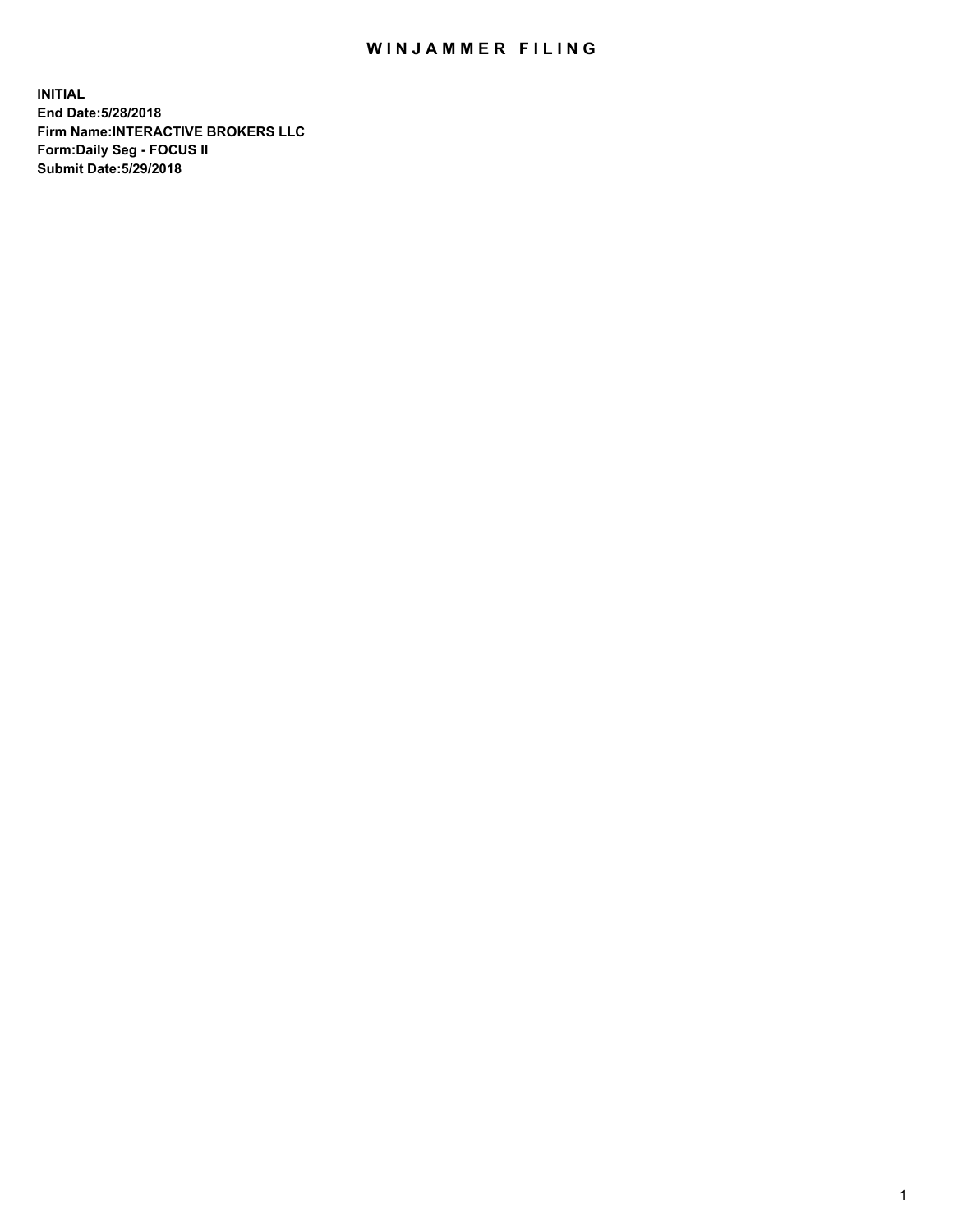## **INITIAL End Date:5/28/2018 Firm Name:INTERACTIVE BROKERS LLC Form:Daily Seg - FOCUS II Submit Date:5/29/2018 Daily Segregation - Cover Page**

| Name of Company<br><b>Contact Name</b><br><b>Contact Phone Number</b><br><b>Contact Email Address</b>                                                                                                                                                                                                                          | <b>INTERACTIVE BROKERS LLC</b><br>James Menicucci<br>203-618-8085<br>jmenicucci@interactivebrokers.c<br>om |
|--------------------------------------------------------------------------------------------------------------------------------------------------------------------------------------------------------------------------------------------------------------------------------------------------------------------------------|------------------------------------------------------------------------------------------------------------|
| FCM's Customer Segregated Funds Residual Interest Target (choose one):<br>a. Minimum dollar amount: ; or<br>b. Minimum percentage of customer segregated funds required:%; or<br>c. Dollar amount range between: and; or<br>d. Percentage range of customer segregated funds required between:% and%.                          | $\overline{\mathbf{0}}$<br>0<br>155,000,000 245,000,000<br>0 <sub>0</sub>                                  |
| FCM's Customer Secured Amount Funds Residual Interest Target (choose one):<br>a. Minimum dollar amount: ; or<br>b. Minimum percentage of customer secured funds required:%; or<br>c. Dollar amount range between: and; or<br>d. Percentage range of customer secured funds required between:% and%.                            | $\overline{\mathbf{0}}$<br>$\overline{\mathbf{0}}$<br>80,000,000 120,000,000<br>00                         |
| FCM's Cleared Swaps Customer Collateral Residual Interest Target (choose one):<br>a. Minimum dollar amount: ; or<br>b. Minimum percentage of cleared swaps customer collateral required:% ; or<br>c. Dollar amount range between: and; or<br>d. Percentage range of cleared swaps customer collateral required between:% and%. | $\overline{\mathbf{0}}$<br>$\overline{\mathbf{0}}$<br>0 <sub>0</sub><br><u>00</u>                          |

Attach supporting documents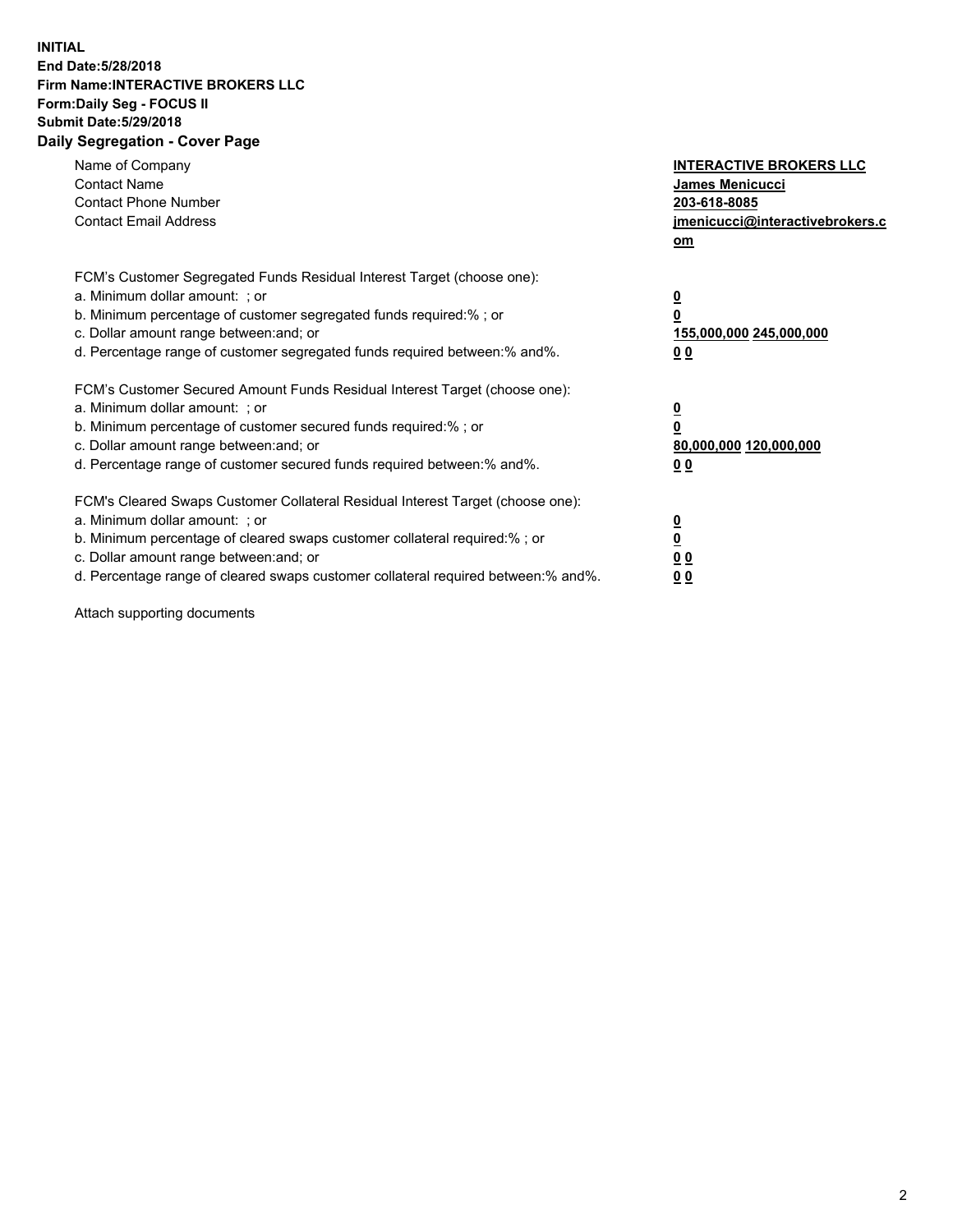## **INITIAL End Date:5/28/2018 Firm Name:INTERACTIVE BROKERS LLC Form:Daily Seg - FOCUS II Submit Date:5/29/2018 Daily Segregation - Secured Amounts**

|     | Daily Jegiegation - Jeculed Aniounts                                                                       |                                   |
|-----|------------------------------------------------------------------------------------------------------------|-----------------------------------|
|     | Foreign Futures and Foreign Options Secured Amounts                                                        |                                   |
|     | Amount required to be set aside pursuant to law, rule or regulation of a foreign                           | $0$ [7305]                        |
|     | government or a rule of a self-regulatory organization authorized thereunder                               |                                   |
| 1.  | Net ledger balance - Foreign Futures and Foreign Option Trading - All Customers                            |                                   |
|     | A. Cash                                                                                                    | 454,766,262 [7315]                |
|     | B. Securities (at market)                                                                                  | $0$ [7317]                        |
| 2.  | Net unrealized profit (loss) in open futures contracts traded on a foreign board of trade                  | -15,195,796 [7325]                |
| 3.  | Exchange traded options                                                                                    |                                   |
|     | a. Market value of open option contracts purchased on a foreign board of trade                             | 240,055 [7335]                    |
|     | b. Market value of open contracts granted (sold) on a foreign board of trade                               | $-56,696$ [7337]                  |
| 4.  | Net equity (deficit) (add lines 1.2. and 3.)                                                               | 439,753,825 [7345]                |
| 5.  | Account liquidating to a deficit and account with a debit balances - gross amount                          | 2,573 [7351]                      |
|     | Less: amount offset by customer owned securities                                                           | 0 [7352] 2,573 [7354]             |
| 6.  | Amount required to be set aside as the secured amount - Net Liquidating Equity                             | 439,756,398 [7355]                |
|     | Method (add lines 4 and 5)                                                                                 |                                   |
| 7.  | Greater of amount required to be set aside pursuant to foreign jurisdiction (above) or line                | 439,756,398 [7360]                |
|     | 6.                                                                                                         |                                   |
|     | FUNDS DEPOSITED IN SEPARATE REGULATION 30.7 ACCOUNTS                                                       |                                   |
| 1.  | Cash in banks                                                                                              |                                   |
|     | A. Banks located in the United States                                                                      | 83,111,778 [7500]                 |
|     | B. Other banks qualified under Regulation 30.7                                                             | 0 [7520] 83,111,778 [7530]        |
| 2.  | Securities                                                                                                 |                                   |
|     | A. In safekeeping with banks located in the United States                                                  | 371,596,088 [7540]                |
|     | B. In safekeeping with other banks qualified under Regulation 30.7                                         | 0 [7560] 371,596,088 [7570]       |
| 3.  | Equities with registered futures commission merchants                                                      |                                   |
|     | A. Cash                                                                                                    | $0$ [7580]                        |
|     | <b>B.</b> Securities                                                                                       | $0$ [7590]                        |
|     | C. Unrealized gain (loss) on open futures contracts                                                        | $0$ [7600]                        |
|     | D. Value of long option contracts                                                                          | $0$ [7610]                        |
|     | E. Value of short option contracts                                                                         | 0 [7615] 0 [7620]                 |
| 4.  | Amounts held by clearing organizations of foreign boards of trade                                          |                                   |
|     | A. Cash                                                                                                    | $0$ [7640]                        |
|     | <b>B.</b> Securities                                                                                       | $0$ [7650]                        |
|     | C. Amount due to (from) clearing organization - daily variation                                            | $0$ [7660]                        |
|     | D. Value of long option contracts                                                                          | $0$ [7670]                        |
|     | E. Value of short option contracts                                                                         | 0 [7675] 0 [7680]                 |
| 5.  | Amounts held by members of foreign boards of trade                                                         |                                   |
|     | A. Cash                                                                                                    | 133,965,799 [7700]                |
|     | <b>B.</b> Securities                                                                                       | $0$ [7710]                        |
|     | C. Unrealized gain (loss) on open futures contracts                                                        | -17,956,949 [7720]                |
|     | D. Value of long option contracts                                                                          | 240,055 [7730]                    |
|     | E. Value of short option contracts                                                                         | -56,696 [7735] 116,192,209 [7740] |
| 6.  | Amounts with other depositories designated by a foreign board of trade                                     | $0$ [7760]                        |
| 7.  | Segregated funds on hand                                                                                   | $0$ [7765]                        |
| 8.  | Total funds in separate section 30.7 accounts                                                              | 570,900,075 [7770]                |
| 9.  | Excess (deficiency) Set Aside for Secured Amount (subtract line 7 Secured Statement<br>Page 1 from Line 8) | 131, 143, 677 [7380]              |
| 10. | Management Target Amount for Excess funds in separate section 30.7 accounts                                | 80,000,000 [7780]                 |
| 11. | Excess (deficiency) funds in separate 30.7 accounts over (under) Management Target                         | 51,143,677 [7785]                 |
|     |                                                                                                            |                                   |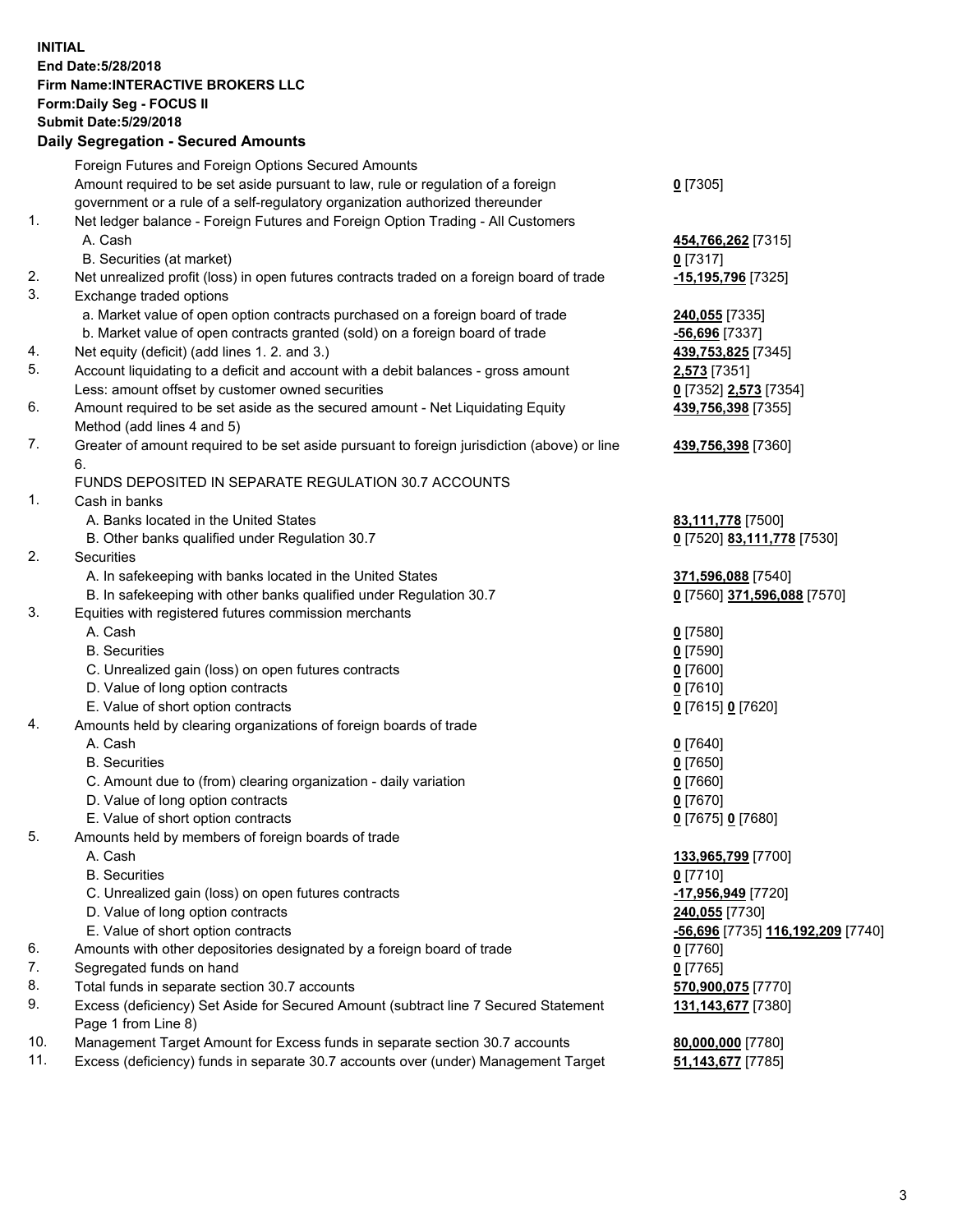**INITIAL End Date:5/28/2018 Firm Name:INTERACTIVE BROKERS LLC Form:Daily Seg - FOCUS II Submit Date:5/29/2018 Daily Segregation - Segregation Statement** SEGREGATION REQUIREMENTS(Section 4d(2) of the CEAct) 1. Net ledger balance A. Cash **4,045,142,402** [7010] B. Securities (at market) **0** [7020] 2. Net unrealized profit (loss) in open futures contracts traded on a contract market **60,516,448** [7030] 3. Exchange traded options A. Add market value of open option contracts purchased on a contract market **180,327,339** [7032] B. Deduct market value of open option contracts granted (sold) on a contract market **-184,958,510** [7033] 4. Net equity (deficit) (add lines 1, 2 and 3) **4,101,027,679** [7040] 5. Accounts liquidating to a deficit and accounts with debit balances - gross amount **157,313** [7045] Less: amount offset by customer securities **0** [7047] **157,313** [7050] 6. Amount required to be segregated (add lines 4 and 5) **4,101,184,992** [7060] FUNDS IN SEGREGATED ACCOUNTS 7. Deposited in segregated funds bank accounts A. Cash **602,196,991** [7070] B. Securities representing investments of customers' funds (at market) **2,592,943,325** [7080] C. Securities held for particular customers or option customers in lieu of cash (at market) **0** [7090] 8. Margins on deposit with derivatives clearing organizations of contract markets A. Cash **25,245,338** [7100] B. Securities representing investments of customers' funds (at market) **1,092,111,663** [7110] C. Securities held for particular customers or option customers in lieu of cash (at market) **0** [7120] 9. Net settlement from (to) derivatives clearing organizations of contract markets **-6,763,405** [7130] 10. Exchange traded options A. Value of open long option contracts **180,231,862** [7132] B. Value of open short option contracts **-184,866,834** [7133] 11. Net equities with other FCMs A. Net liquidating equity **0** [7140] B. Securities representing investments of customers' funds (at market) **0** [7160] C. Securities held for particular customers or option customers in lieu of cash (at market) **0** [7170] 12. Segregated funds on hand **0** [7150] 13. Total amount in segregation (add lines 7 through 12) **4,301,098,940** [7180] 14. Excess (deficiency) funds in segregation (subtract line 6 from line 13) **199,913,948** [7190] 15. Management Target Amount for Excess funds in segregation **155,000,000** [7194]

16. Excess (deficiency) funds in segregation over (under) Management Target Amount Excess

**44,913,948** [7198]